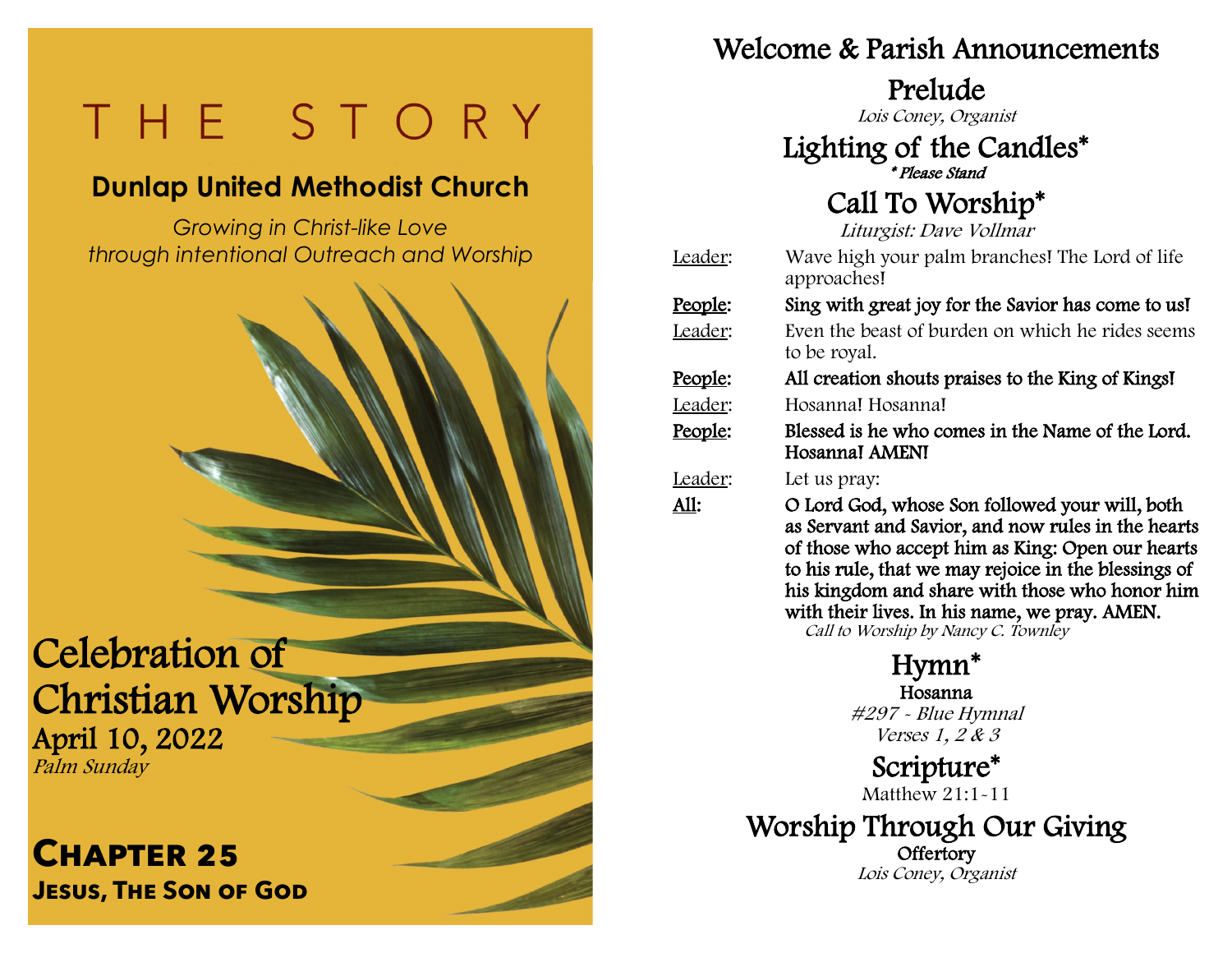#### Doxology\*

: Praise God, from whom all blessings flow; Praise him, all creatures here below; Praise him above, ye heavenly host; Praise Father, Son and Holy Ghost. Amen.

> Special Music Majesty/My Tribute Handbells

### Prayers of the People

### Lord **'**s Prayer

: Our Father, who art in heaven, hallowed be thy name. Thy kingdom come, thy will be done, on earth as it is in heaven. Give us this day our daily bread, and forgive us our sins as we forgive those who sin against us. Lead us not into temptation, but deliver us from evil. For thine is the kingdom, and the power, and the glory forever. Amen.

Hymn All Glory, Laud and Honor #300 - Blue Hymnal Verses 1, 2 & 3

#### Children's Moment

Alice Morris

Sermon Jesus, The Son of God Pastor Melissa Englehart

Hymn\* In the Name of the Lord #299 - Blue Hymnal

Benediction

Postlude Lois Coney, Organist

### Altar Flowers

The Altar Flowers are lovingly placed today By Diana Kado

# Calling All Ladies

You're invited to breakfast.. Breakfast on the beach

with **Jesus!** 

**Spring Women's Retreat Saturday, April 23rd 10AM - 2PM** 

*The Scripture read comes from the New International Version. THE HOLY BIBLE, NEW INTERNATIONAL VERSION® NIV® Copyright © 1973, 1978, 1984 by International Bible Society® Used by permission. All rights reserved worldwide. CCLI #2485548* // *CCLI Streaming License #20730636* // *One License # 736270 -A*

All: